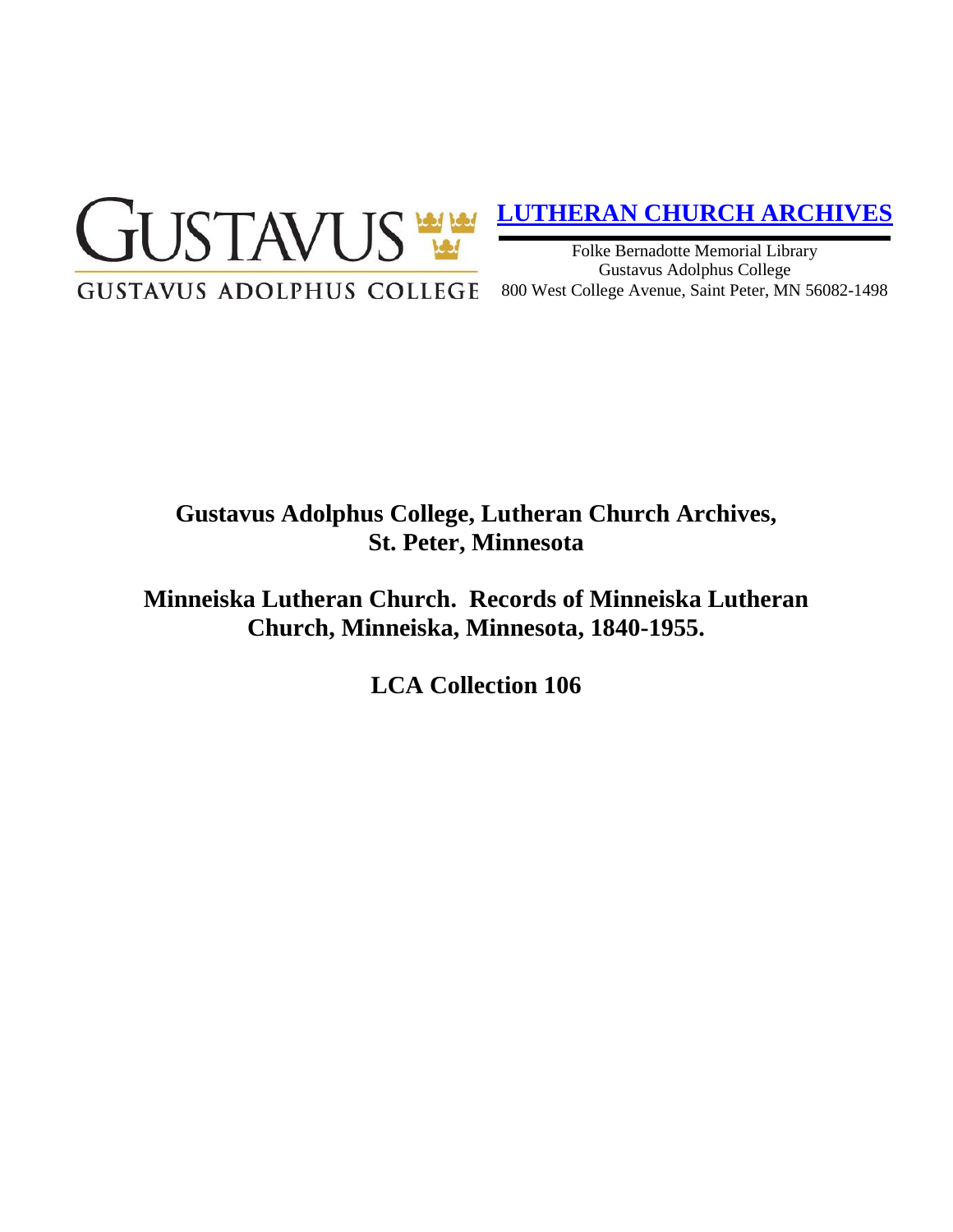#### **Minneiska Lutheran Church. Records of Minneiska Lutheran Church, Minneiska, Minnesota, 1840-1955. LCA Collection 106. 5 folders.**

## **ABSTRACT:**

The collection of Minneiska Lutheran Church contains various records of the congregation. Included are receipts, insurance material, flyttningsbevis (Swedish certification of changing congregations or of leaving the country of Sweden), and various letters related to confirmations and births within the community. Minneiska Lutheran Church was founded in Minneiska, Minnesota and dissolved no later than 1960. Materials are printed in both Swedish and English.

### **RESTRICTIONS:**

There are no restrictions on the use of this collection for research purposes. The researcher assumes full responsibility for observing all copyright, property, and libel laws as they apply.

Researchers must use collection in accordance with the policies of the Lutheran Church Archives, the Folke Bernadotte Memorial Library, and Gustavus Adolphus College.

### **COLLECTION CITATION:**

Minneiska Lutheran Church. Records of Minneiska Lutheran Church, Minneiska, Minnesota, 1840-1955. LCA Collection 106. Gustavus Adolphus College, Lutheran Church Archives, St. Peter, Minnesota.

### **ACQUISITION:**

Rev. Robert L. Munneke transferred this collection on 6 September 1986.

#### **PROCESSED BY:**

Libby Larson, student worker, processed this collection and developed the finding aid during April 2012.

## **RELATED COLLECTIONS IN THE ARCHIVES:**

Reel 59. Augustana Synod, Minnesota Conference Congregations. Microfilm Reels of Minnesota Conference Congregations, Augustana Synod, Various Dates. LCA Collection 14.

#### **SUBJECT HEADINGS:**

Minneiska Lutheran Church (Wabasha and Winona Counties, Minn.) Protestant churches -- United States -- Minnesota. Swedish Americans -- Minnesota -- Wabasha and Winona Counties. Minneiska (Minn.) -- Churches. Church records and registers -- Minnesota -- Minneiska.